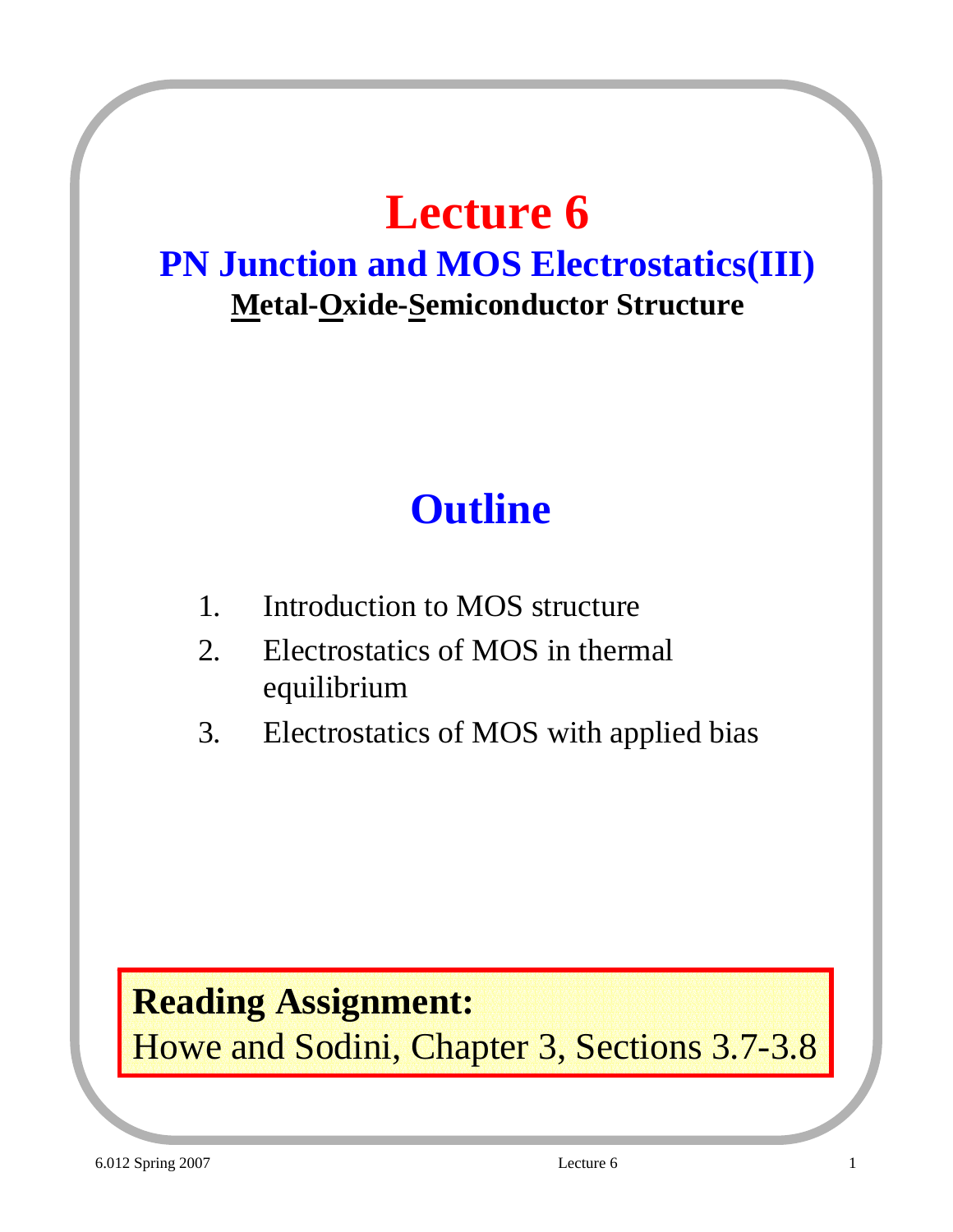# **1. Introduction**

### **Metal-Oxide-Semiconductor structure**



MOS at the heart of the electronics revolution:

- Digital and analog functions
	- Metal-Oxide-Semiconductor Field-Effect Transistor (MOSFET) is key element of Complementary Metal-Oxide-Semiconductor (CMOS) circuit family
- **Memory function** 
	- Dynamic Random Access Memory (DRAM)
	- Static Random Access Memory (SRAM)
	- Non-Volatile Random Access Memory (NVRAM)
- **Imaging** 
	- Charge Coupled Device (CCD) and CMOS cameras
- Displays
	- Active Matrix Liquid Crystal Displays (AMLCD)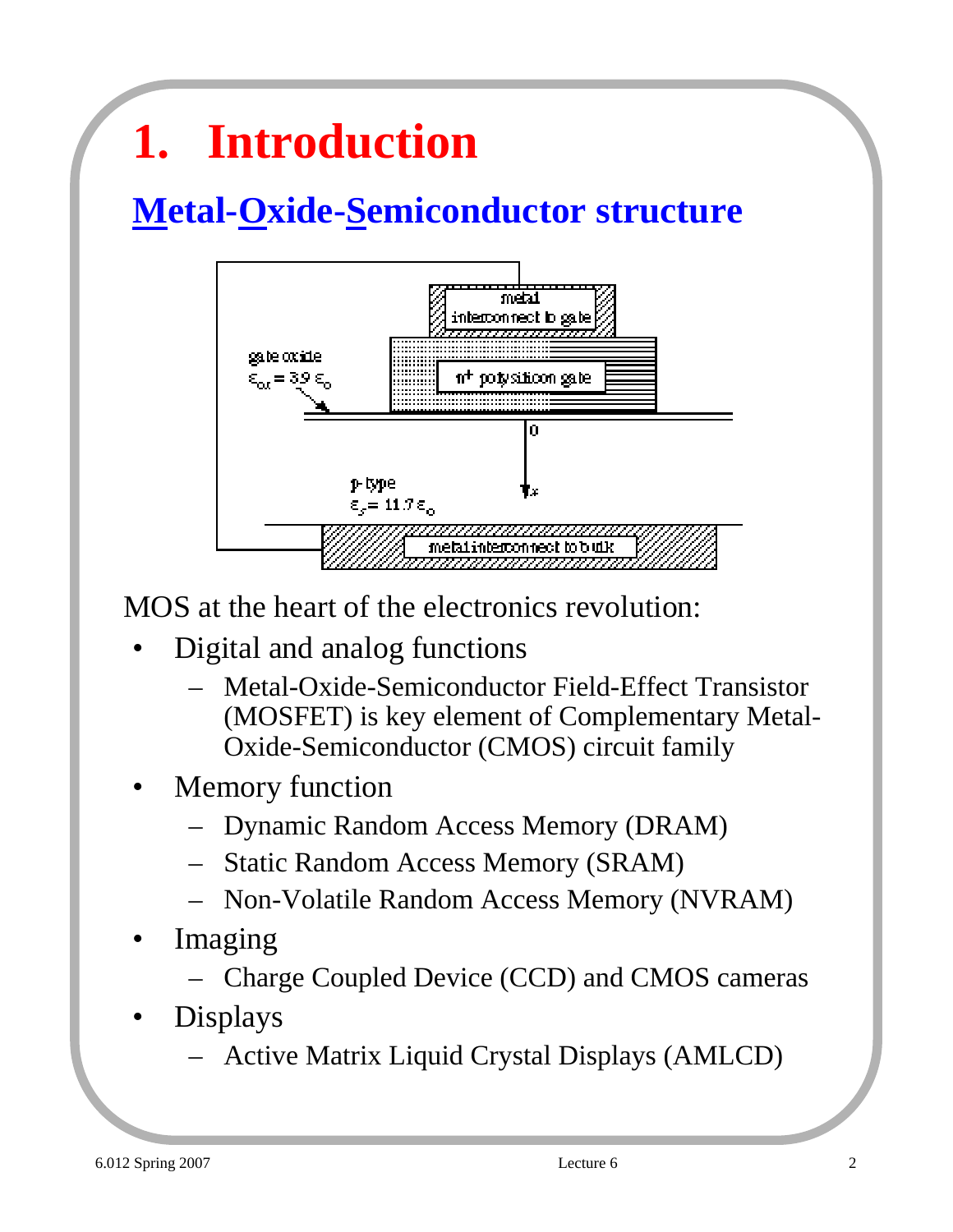

- **Metal**: does not tolerate volume charge
	- $\Rightarrow$  charge can only exist at its surface
- **Oxide:** insulator and does not have volume charge  $- \Rightarrow$  no free carriers, no dopants
- **Semiconductor**: can have volume charge
	- $\Rightarrow$  Space charge region (SCR)

In thermal equilibrium we assume Gate contact is shorted to Bulk contact. (i. e,  $V_{GB} = 0V$ )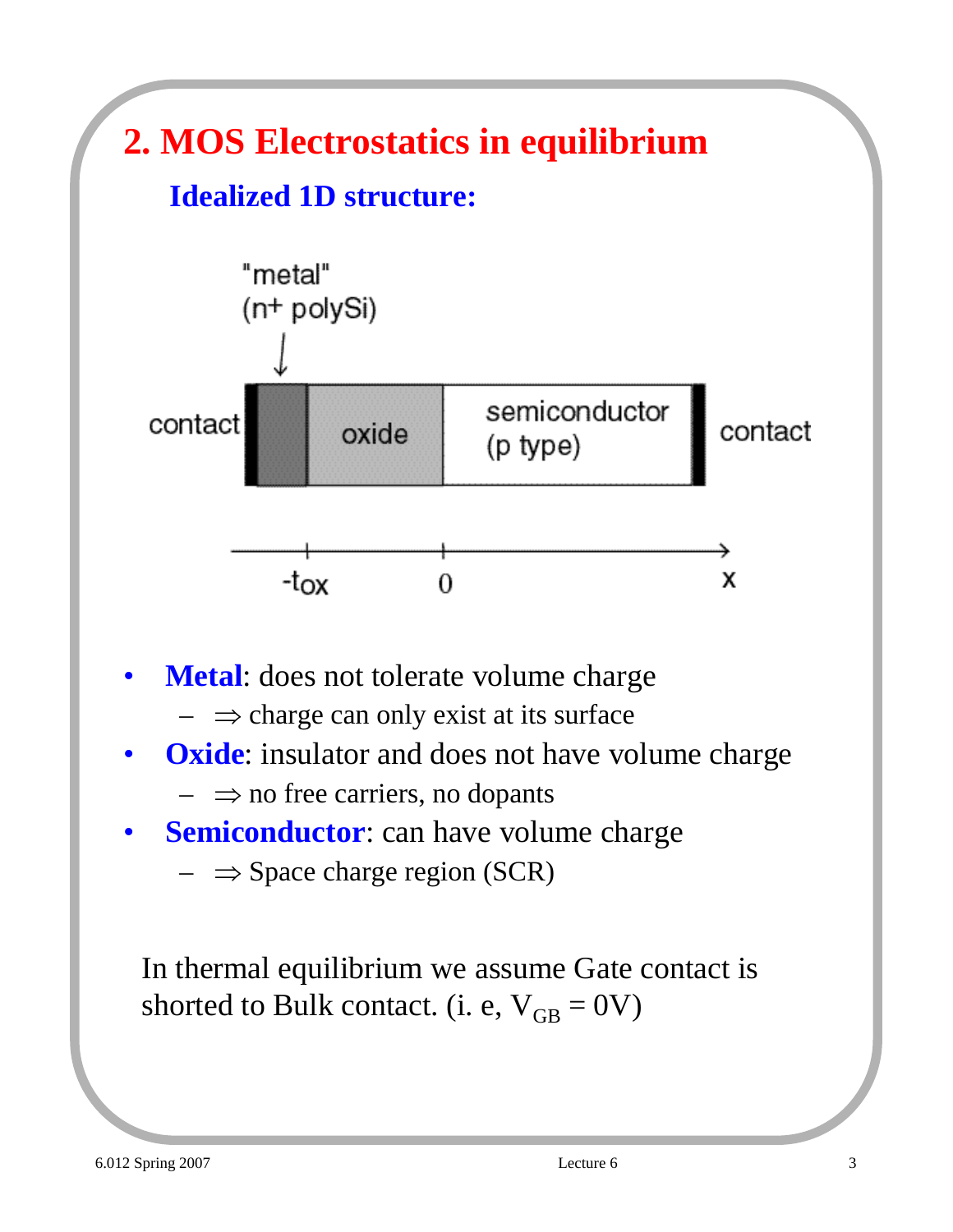For most metals on p-Si, equilibrium achieved by electrons flowing from metal to semiconductor and holes from semiconductor to metal:



Remember:  $n_o p_o = n_i^2$ 

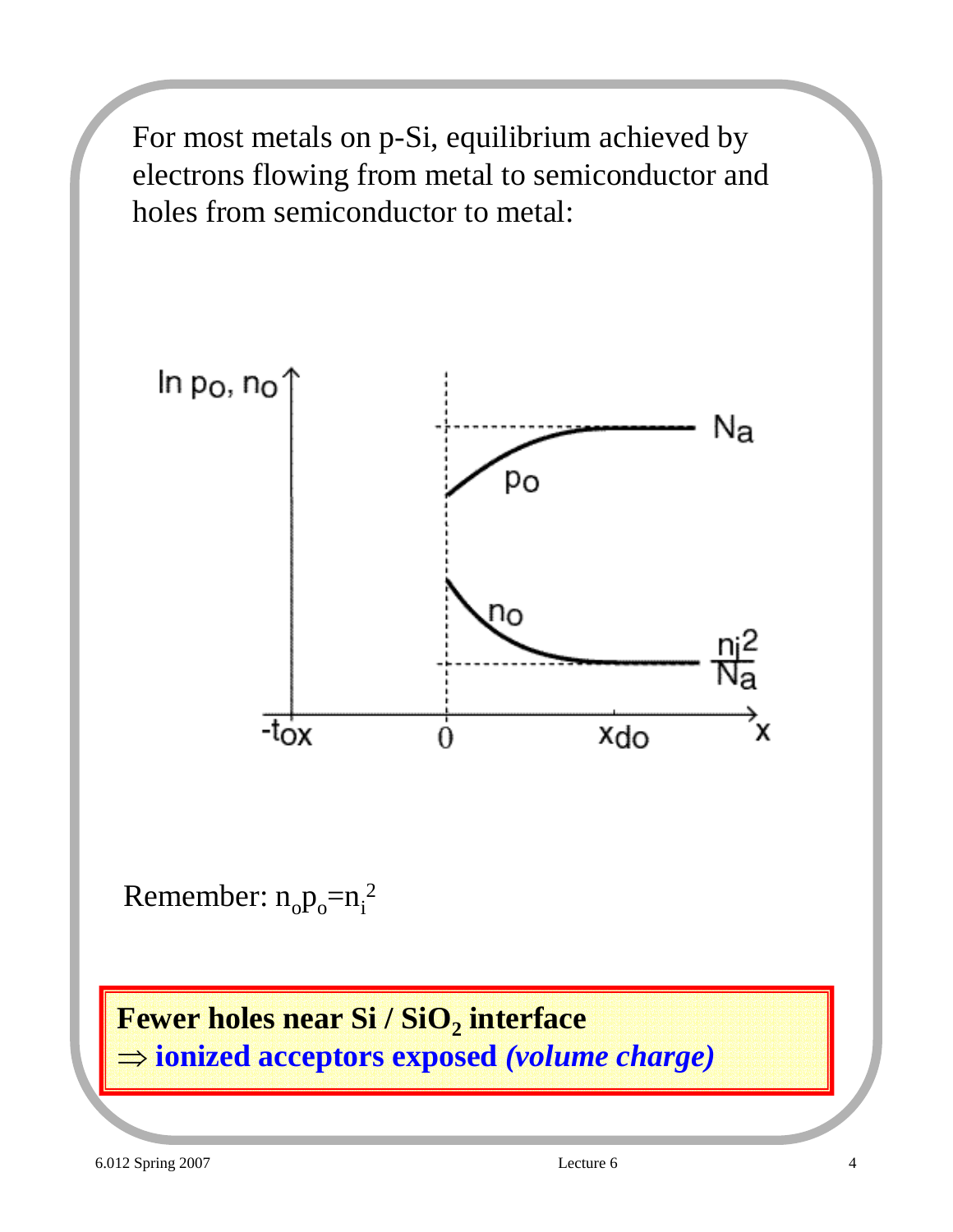

In semiconductor: space-charge region close Si  $/SiO<sub>2</sub>$ interface

– can use *depletion approximation*

- In metal: sheet of charge at metal  $/SiO<sub>2</sub>$  interface
- Overall charge neutrality

$$
x = -t_{ox}; \qquad \sigma = Q_G
$$
  
\n
$$
-t_{ox} < x < 0; \qquad \rho_o(x) = 0
$$
  
\n
$$
0 < x < x_{do}; \qquad \rho_o(x) = -qN_a
$$
  
\n
$$
x > x_{do}; \qquad \rho_o(x) = 0
$$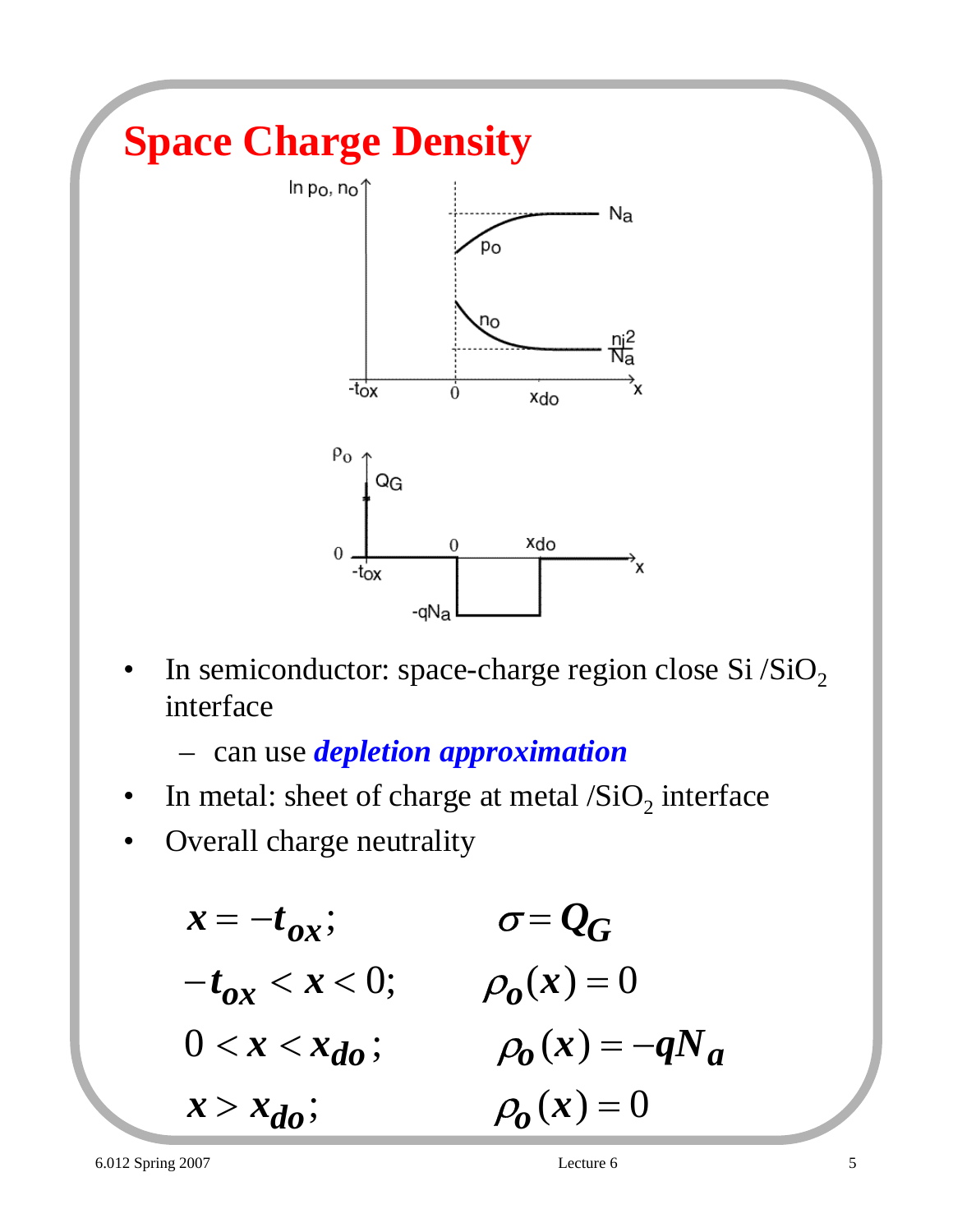### **Electric Field**

Integrate Poisson's equation

$$
E_0(x_2) - E_0(x_1) = \frac{1}{\varepsilon} \int_{x_1}^{x_2} \rho(x') dx'
$$

At interface between oxide and semiconductor, there is a change in **permittivity**  $\Rightarrow$  change in electric field

$$
\varepsilon_{ox} E_{ox} = \varepsilon_{S} E_{S}
$$

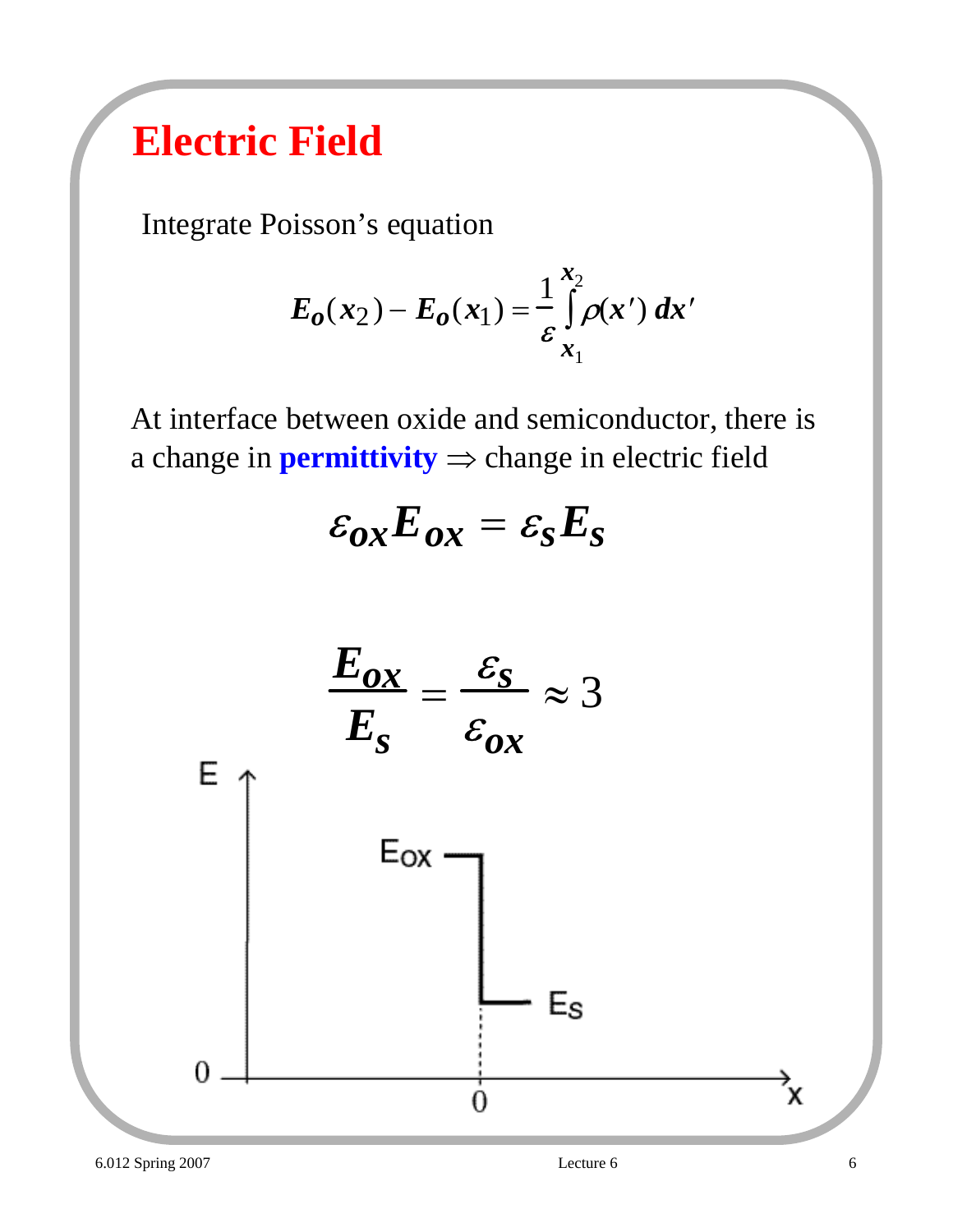#### **Start integrating from deep inside semiconductor:**



 $x > x_{do}$ ;  $E_o(x) = 0$ 

$$
0 < x < x_{do}; \t E_0(x) - E_0(x_{do}) = \frac{1}{\varepsilon_s} \int_{x_{do}}^x -qN_a \, dx' = -\frac{qN_a}{\varepsilon_s} (x - x_{do})
$$

$$
-t_{ox} < x < 0; \qquad E_o(x) = \frac{\varepsilon_s}{\varepsilon_{ox}} E_o(x = 0^+) = \frac{qN_a x_{do}}{\varepsilon_{ox}}
$$

 $x < -t_{ox}$ ;  $E(x) = 0$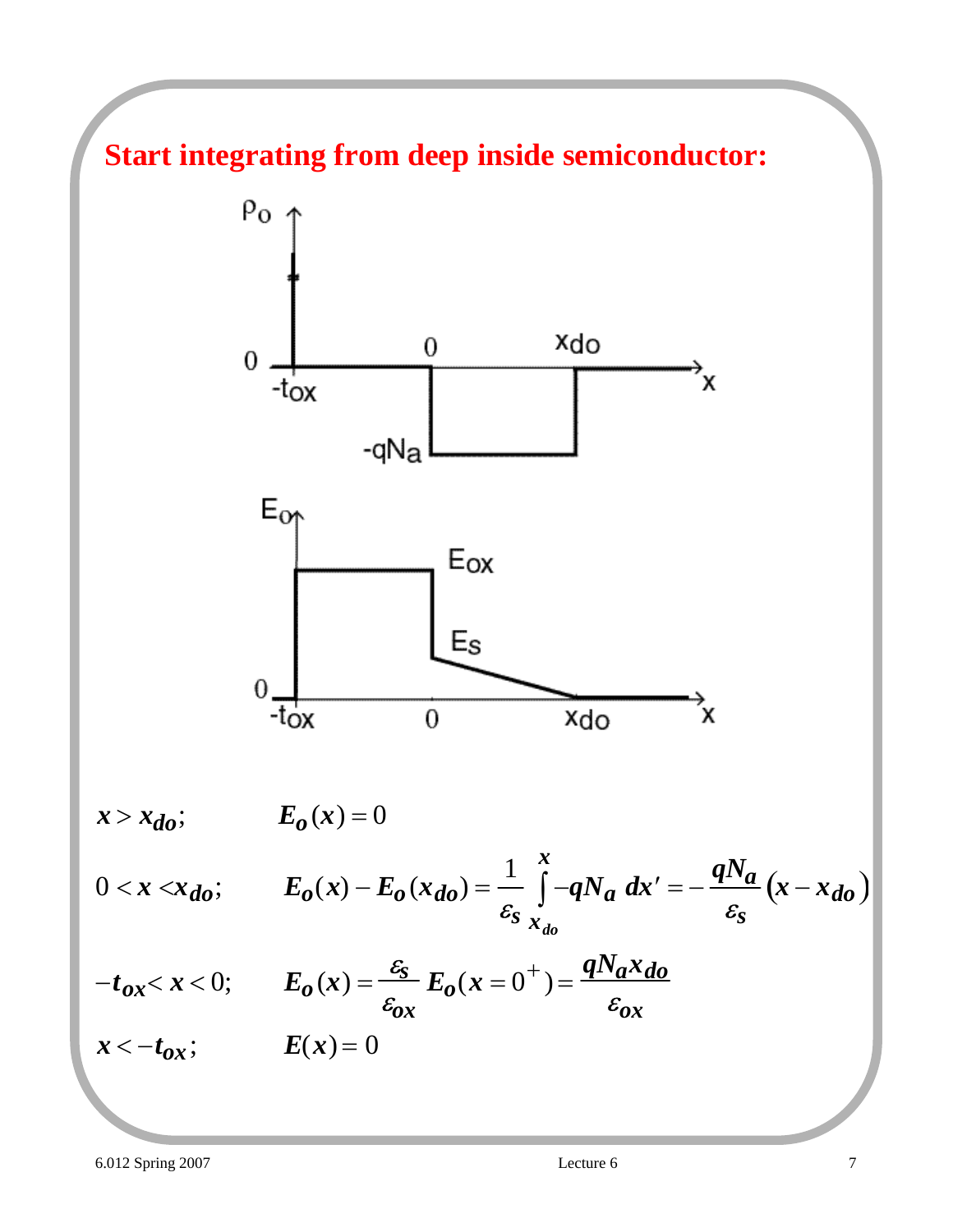## **Electrostatic Potential**

 $(\text{with } \phi = 0 \text{ } \textcircled{a} \text{ } \textbf{n}_0 = \textbf{p}_0 = \textbf{n}_i)$ 

$$
\phi = \frac{kT}{q} \cdot \ln \frac{n_o}{n_i} \qquad \phi = -\frac{kT}{q} \cdot \ln \frac{p_o}{n_i}
$$

In QNRs,  $n_0$  and  $p_0$  are known  $\Rightarrow$  can determine  $\phi$ 

in p-QNR: 
$$
p_o = N_a \Rightarrow \phi_p = -\frac{kT}{q} \cdot \ln \frac{N_a}{n_i}
$$
  
in n<sup>+</sup>-gate:  $n_o = N_d^+ \Rightarrow \phi_g = \phi_{n^+}$ 



Built-in potential:

$$
\phi_B = \phi_g - \phi_p = \phi_{n^+} + \frac{kT}{q} \cdot \ln \frac{N_a}{n_i}
$$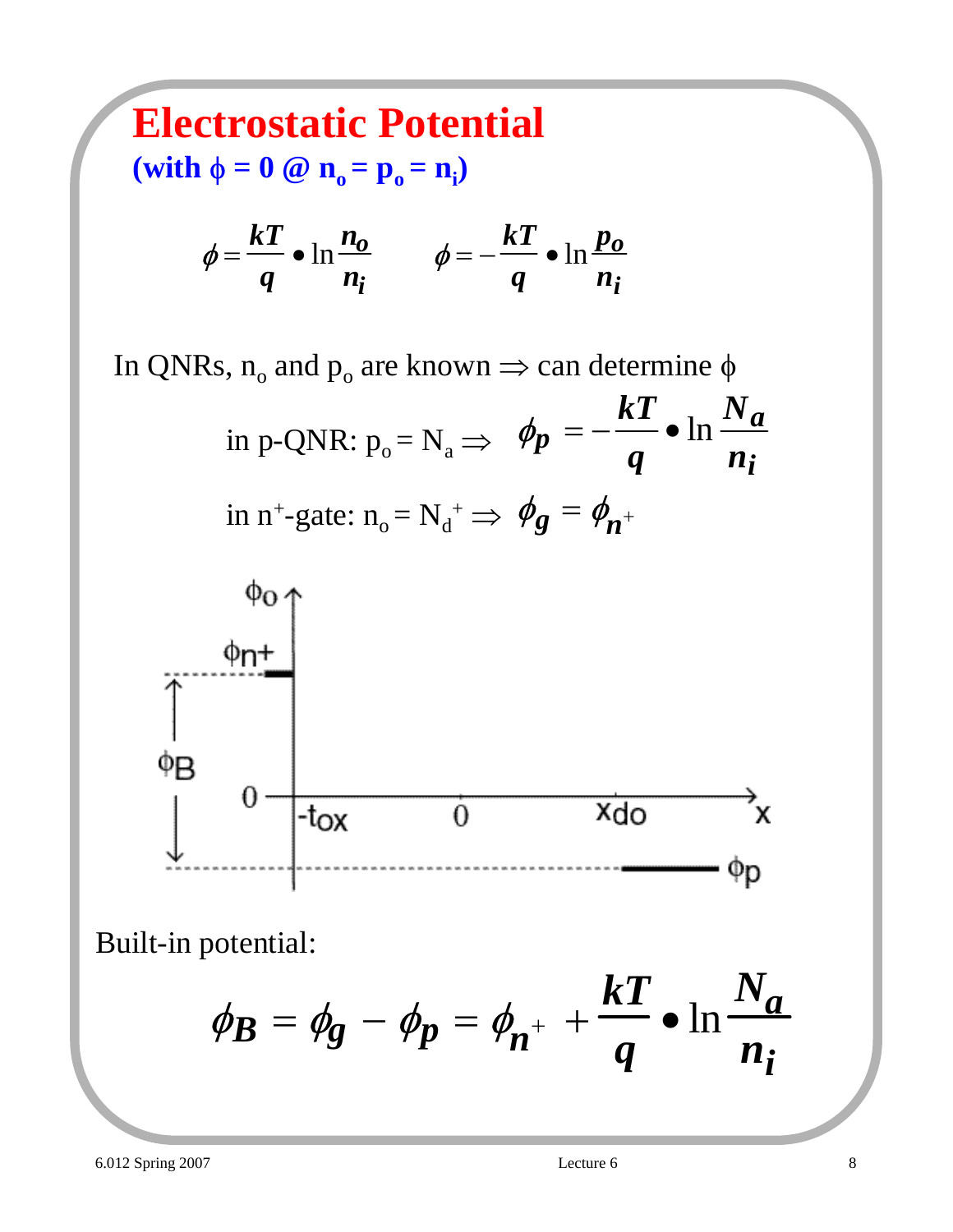

6.012 Spring 2007 Lecture 6 9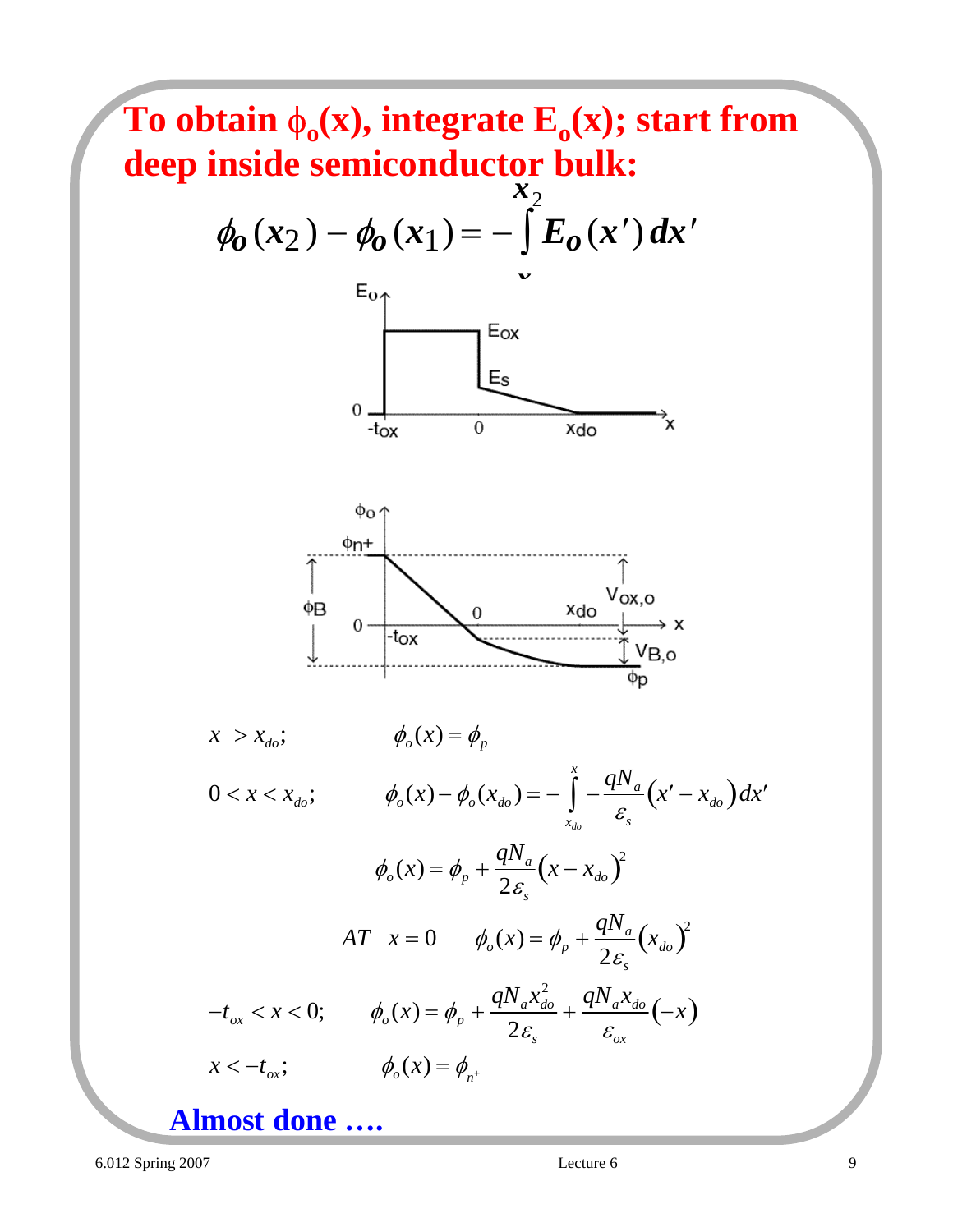Still do not know  $x_{do} \Rightarrow$  need one more equation

Potential difference across structure has to add up to  $\phi_B$ :

$$
\phi_B = V_{B,o} + V_{ox,o} = \frac{qN_a x_{do}^2}{2\varepsilon_s} + \frac{qN_a x_{do} t_{ox}}{\varepsilon_{ox}}
$$

Solve quadratic equation:

$$
x_{do} = \frac{\varepsilon_{S}}{\varepsilon_{ox}} t_{ox} \left[ \sqrt{1 + \frac{2\varepsilon_{ox}^{2} \phi_{B}}{q\varepsilon_{S} N_{a} t_{ox}^{2}}} - 1 \right]
$$

$$
= \frac{\varepsilon_{S}}{C_{ox}} \left[ \sqrt{1 + \frac{2C_{ox}^{2} \phi_{B}}{q\varepsilon_{S} N_{a}} - 1} \right]
$$

where  $C_{ox}$  is the capacitance per unit area of oxide

$$
C_{ox} = \frac{\varepsilon_{ox}}{t_{ox}}
$$

#### **Now problem is completely solved!**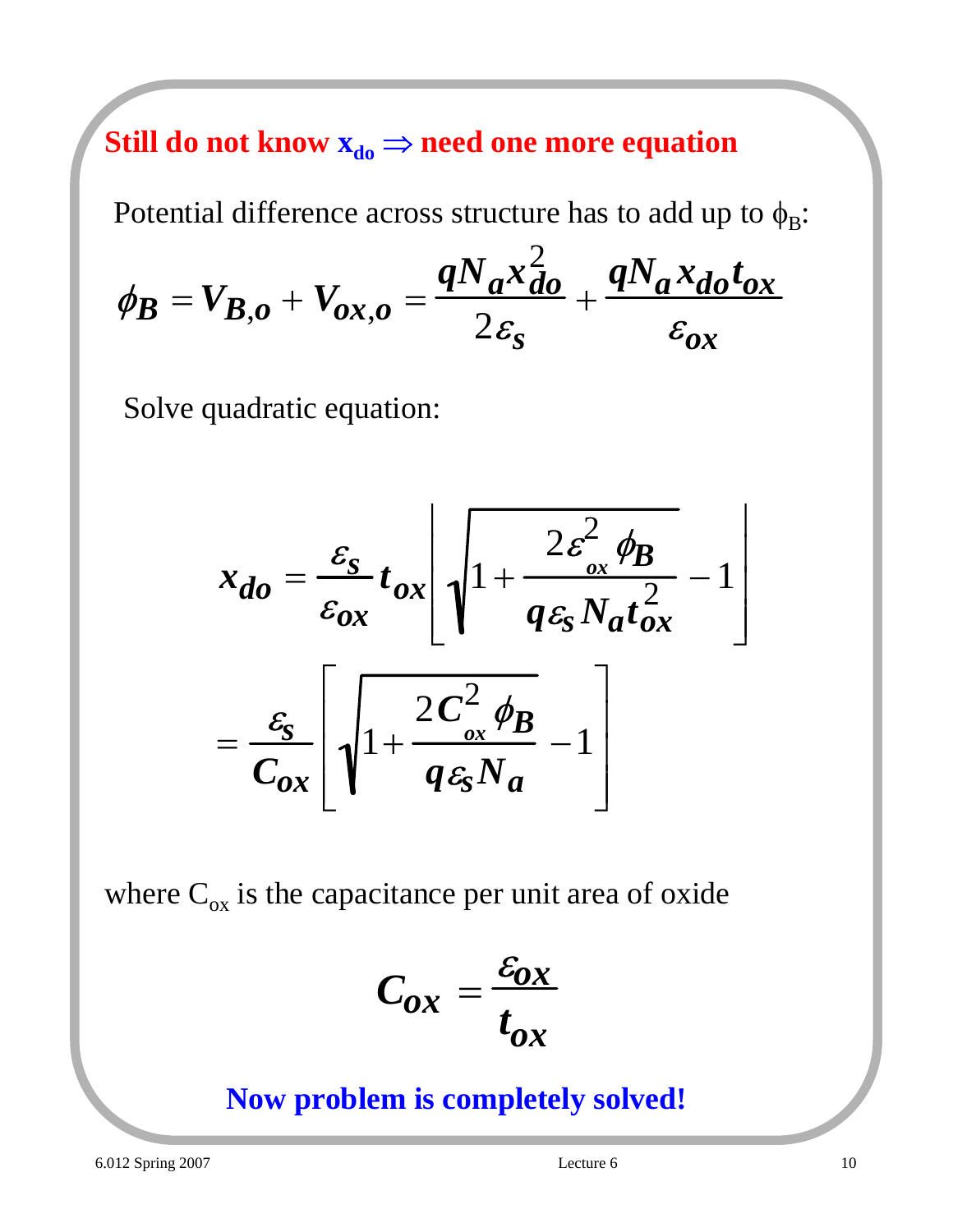## **There are also contact potentials**

#### ⇒ **total potential difference from contact to contact is zero!**

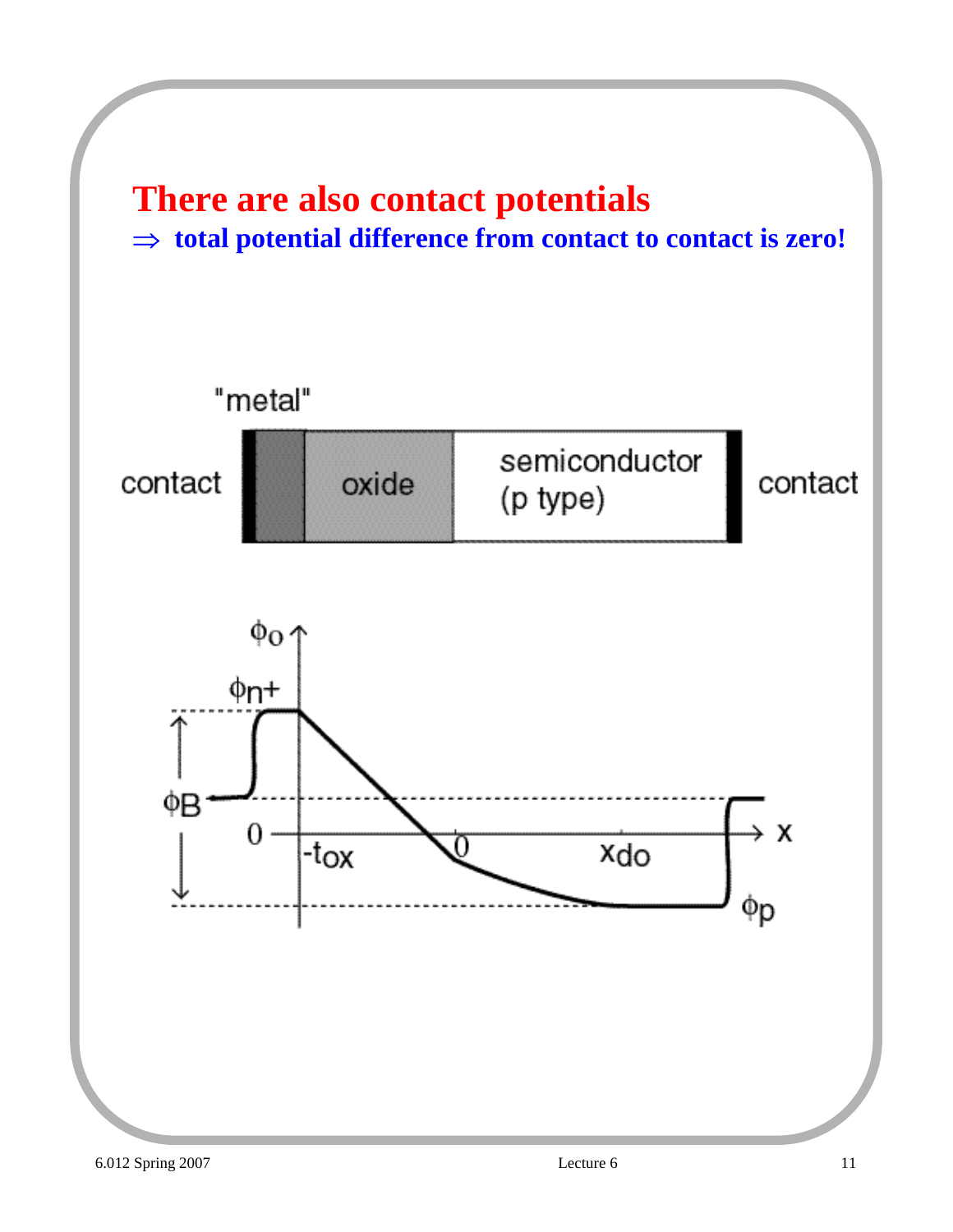### **3. MOS with applied bias V<sub>GB</sub>**

Apply voltage to gate with respect to semiconductor:



Electrostatics of MOS structure affected  $\Rightarrow$  potential difference across entire structure now  $\neq 0$ 

#### **How is potential difference accommodated?**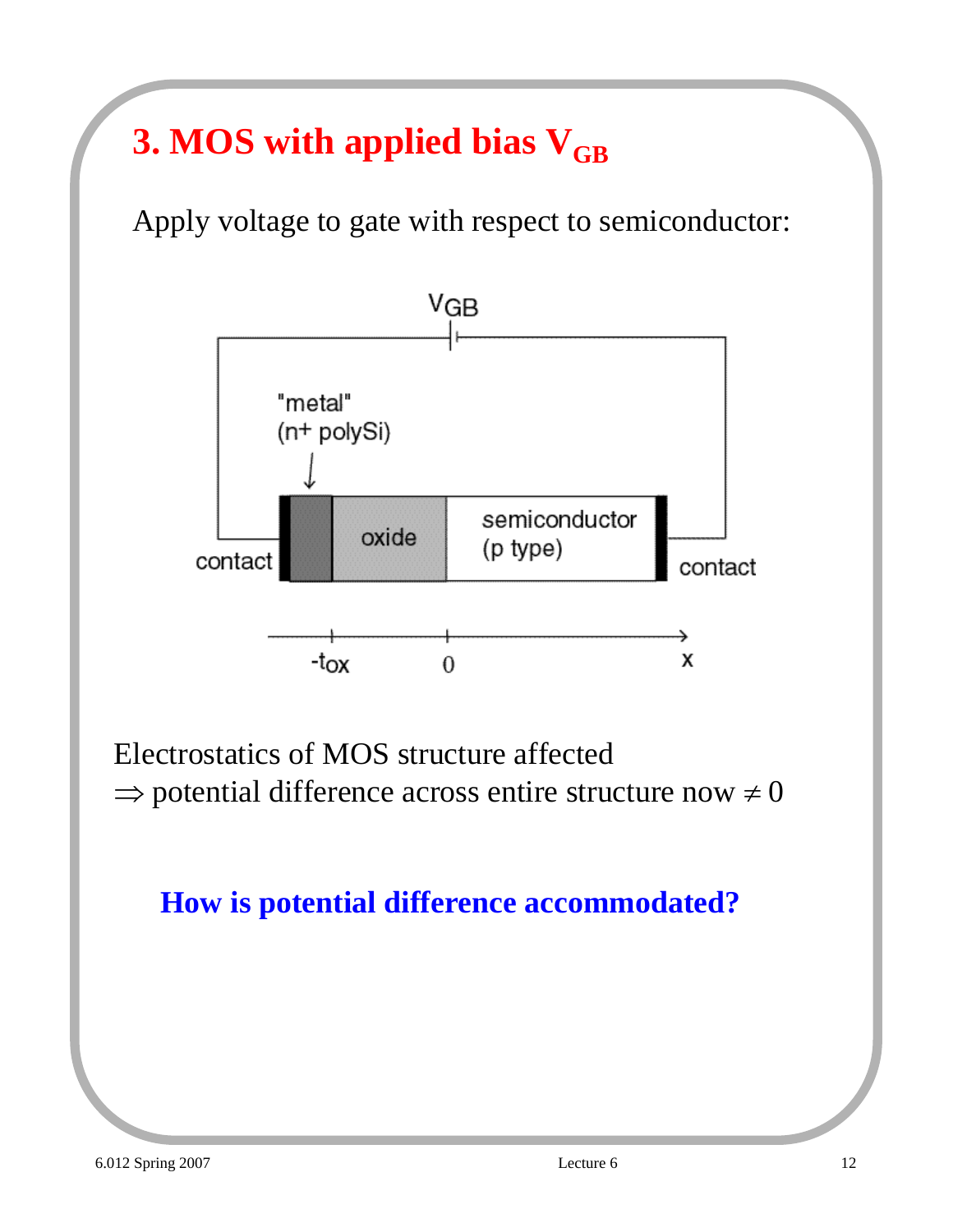**Potential difference shows up across oxide and SCR in semiconductor**



Oxide is an insulator  $\Rightarrow$  no current anywhere in structure

In SCR, quasi-equilibrium situation prevails  $\Rightarrow$  New balance between drift and diffusion

- Electrostatics qualitatively identical to thermal equilibrium (*but amount of charge redistribution is different*)
- $np = n_i^2$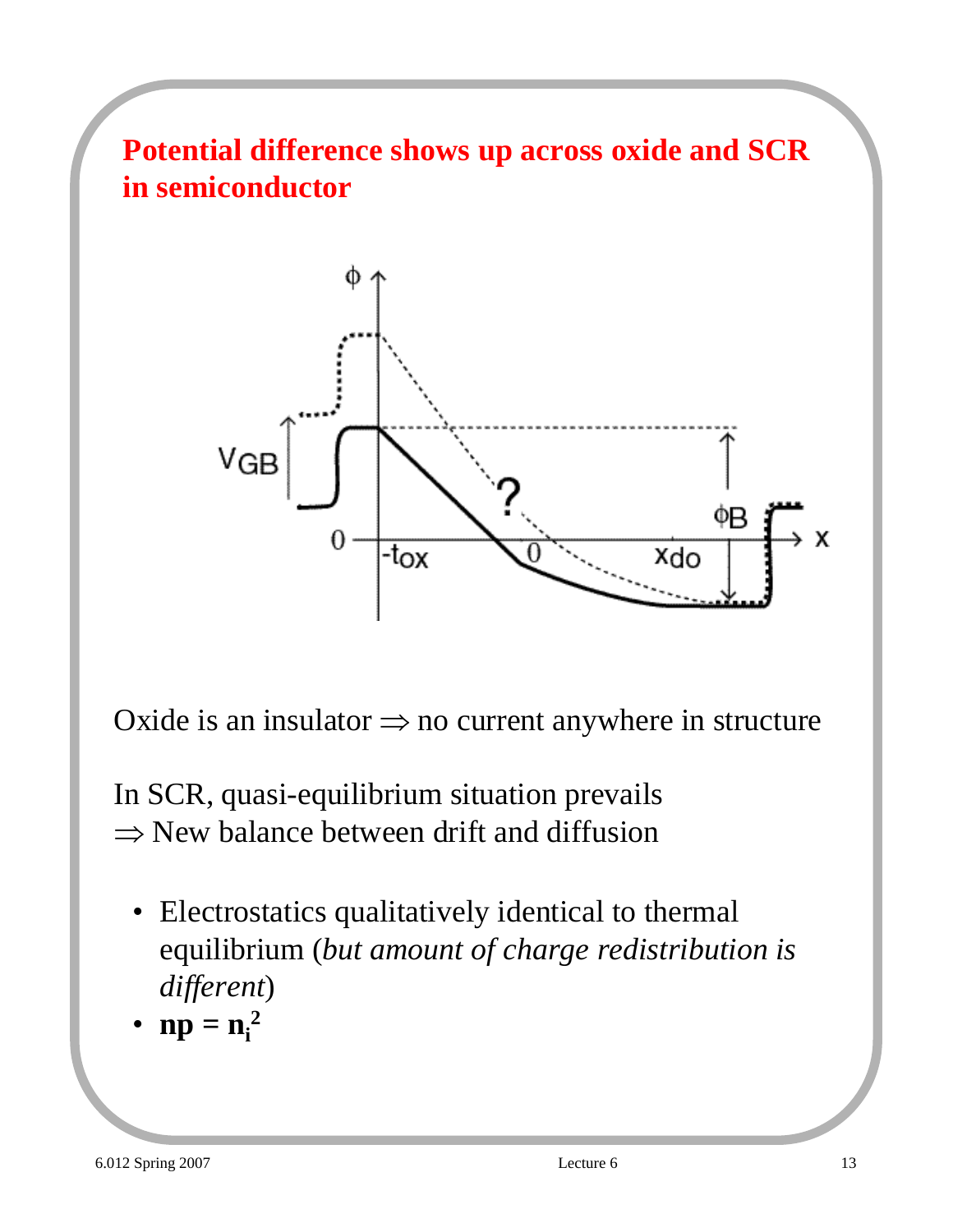Apply V<sub>GB</sub>>0: potential difference across structure increases  $\Rightarrow$  need larger charge dipole  $\Rightarrow$  SCR expands into semiconductor substrate:



with  $V_{GB}$  $> 0$ , gate attracts electrons and repels holes.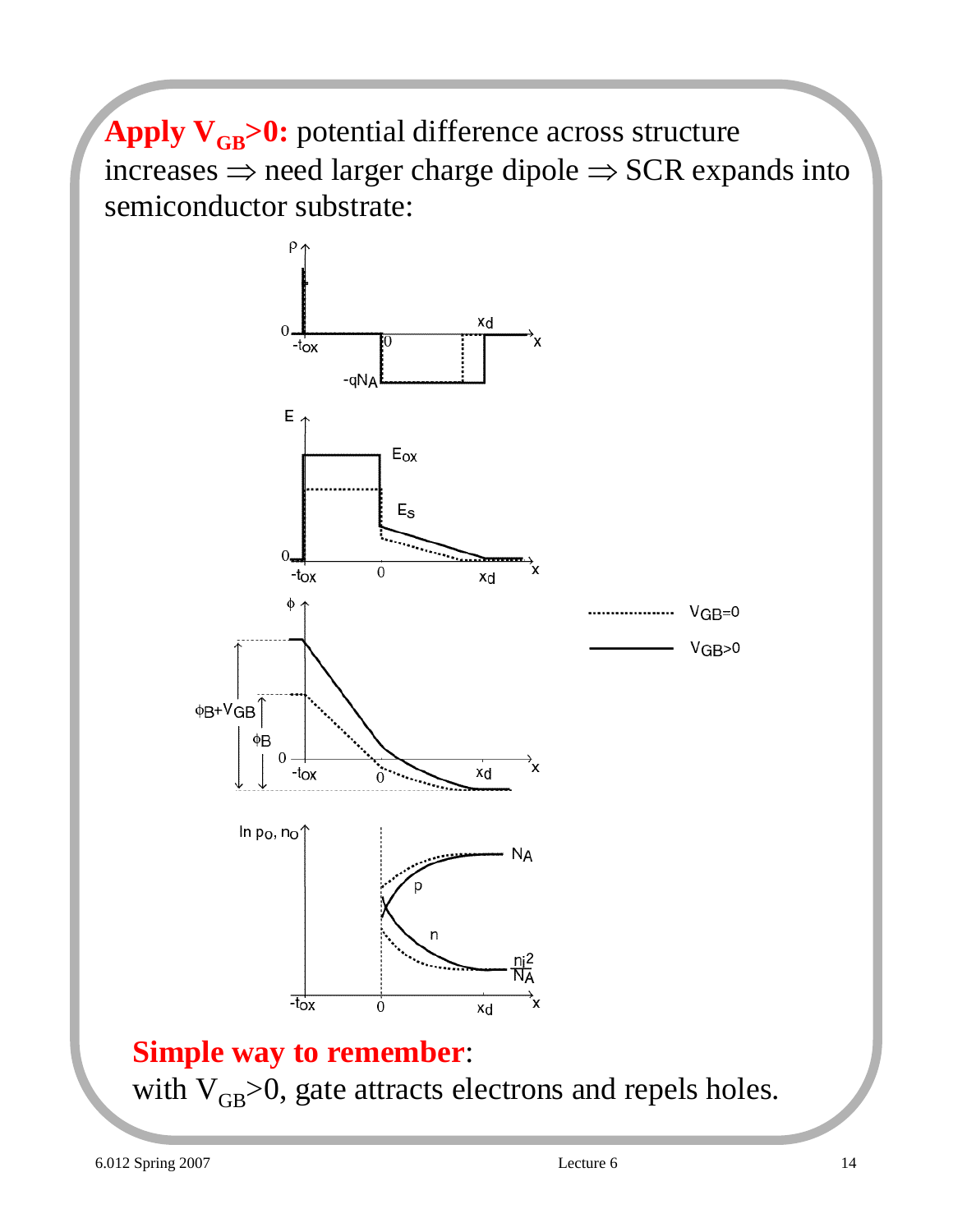Qualitatively, physics unaffected by application of  $V_{GB}$  >0. Use mathematical formulation in thermal equilibrium, but:

$$
\phi_B \rightarrow \phi_B + V_{GB}
$$

For example, to determine  $x_d(V_{BG})$ :

$$
\phi_B + V_{GB} = V_B (V_{GB}) + V_{ox} (V_{GB})
$$
\n
$$
= \frac{qN_a x_d^2 (V_{GB})}{2\varepsilon_s} + \frac{qN_a x_d (V_{GB}) t_{ox}}{\varepsilon_{ox}}
$$
\n
$$
x_d (V_{GB}) = \frac{\varepsilon_s}{C_{ox}} \left[ \sqrt{1 + \frac{2C_{ox}^2 (\phi_B + V_{GB})}{\varepsilon_s q N_a}} - 1 \right]
$$
\n
$$
\phi(0) = \phi_s = \phi_p + \frac{qN_a x_d^2 (V_{GB})}{2\varepsilon_s}
$$

 $\phi_s$  gives n & p concentration at the surface